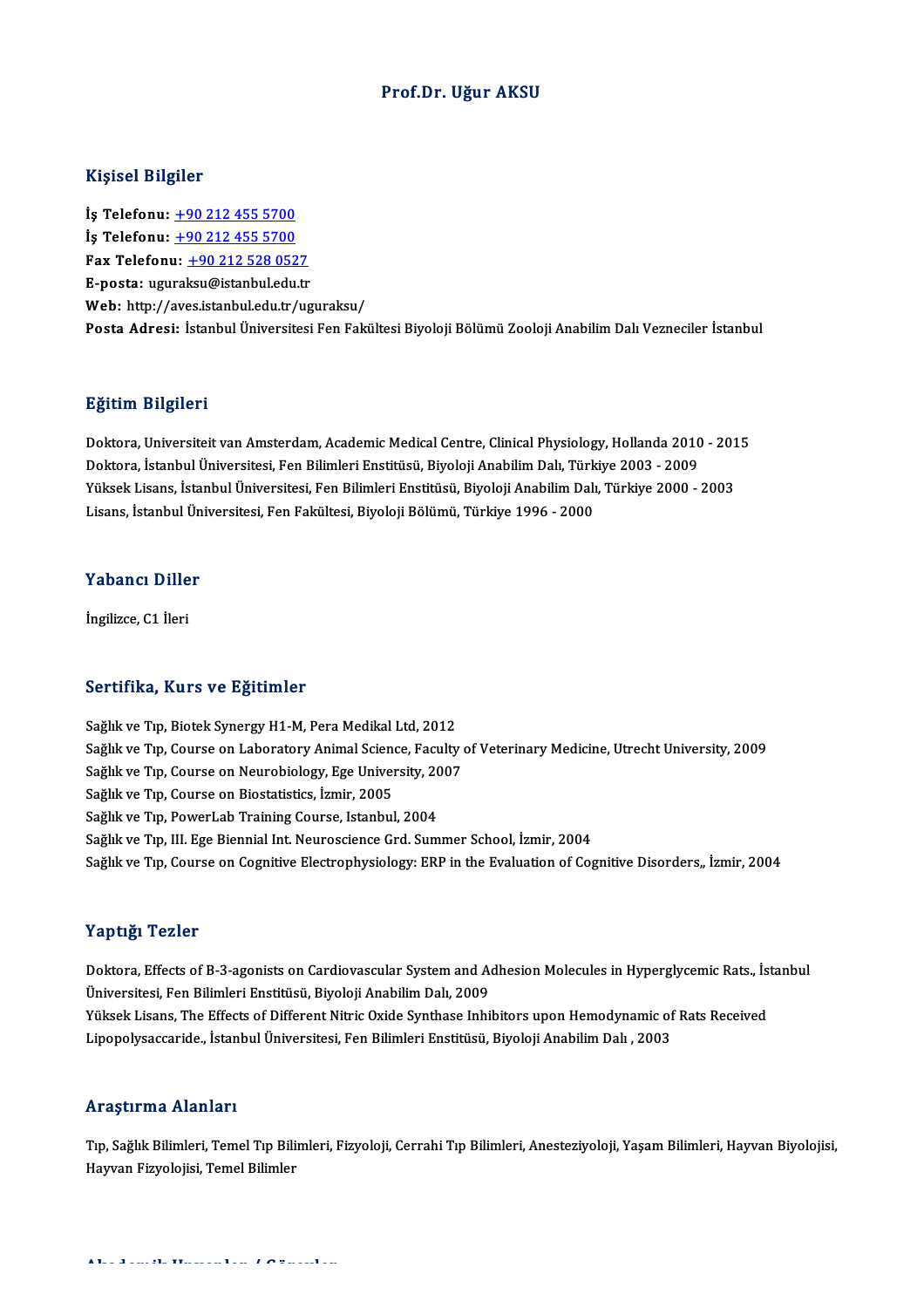#### Akademik Unvanlar / Görevler

Prof.Dr., İstanbul Üniversitesi, Fen Fakültesi, Biyoloji Bölümü, 2019 - Devam Ediyor rında olirin "Olivaliral" / "dör ovtor"<br>Prof.Dr., İstanbul Üniversitesi, Fen Fakültesi, Biyoloji Bölümü, 2019 - Deval<br>Doç.Dr., İstanbul Üniversitesi, Fen Fakültesi, Biyoloji Bölümü, 2013 - 2019<br>Vrd Doc.Dr., İstanbul Üniver Prof.Dr., İstanbul Üniversitesi, Fen Fakültesi, Biyoloji Bölümü, 2019 - Devam Ec<br>Doç.Dr., İstanbul Üniversitesi, Fen Fakültesi, Biyoloji Bölümü, 2013 - 2019<br>Yrd.Doç.Dr., İstanbul Üniversitesi, Fen Fakültesi, Biyoloji Bölüm Yrd.Doç.Dr., İstanbul Üniversitesi, Fen Fakültesi, Biyoloji Bölümü, 2010 - 2011<br>Araştırma Görevlisi Dr., İstanbul Üniversitesi, Fen Fakültesi, Biyoloji Bölümü, 2009 - 2010 AraştırmaGörevlisi, İstanbulÜniversitesi,FenFakültesi,BiyolojiBölümü,2000 -2009

#### Akademik İdari Deneyim

Anabilim/Bilim Dalı Başkanı, İstanbul Üniversitesi, Fen Fakültesi, Biyoloji Bölümü, 2021 - Devam Ediyor

#### Verdiği Dersler

Verdiği Dersler<br>Klinik Araştırmalar, Lisans, 2018 - 2019<br>Kisisel Preje Lisans, 2018 - 2019 v or drgr 2 or 5101<br>Klinik Araştırmalar, Lisans, 2018 -<br>Kişisel Proje, Lisans, 2018 - 2019<br>Hügre ve Moleküler Biveleji Arast Klinik Araştırmalar, Lisans, 2018 - 2019<br>Kişisel Proje, Lisans, 2018 - 2019<br>Hücre ve Moleküler Biyoloji Araştırmaları 1, Lisans, 2018 - 2019<br>İnsan Anatomisi ve Fizyolojisi, Lisans, 2017 - 2018 Kişisel Proje, Lisans, 2018 - 2019<br>Hücre ve Moleküler Biyoloji Araştırmaları 1, Lisans<br>İnsan Anatomisi ve Fizyolojisi, Lisans, 2017 - 2018<br>Hügre ve Moleküler Biyoloji Arastırmaları 2, Lisans Hücre ve Moleküler Biyoloji Araştırmaları 1, Lisans, 2018 - 2019<br>İnsan Anatomisi ve Fizyolojisi, Lisans, 2017 - 2018<br>Hücre ve Moleküler Biyoloji Araştırmaları 2, Lisans, 2018 - 2019<br>Biyomodikal Cihar Uygulamaları, Doktora, İnsan Anatomisi ve Fizyolojisi, Lisans, 2017 - 2018<br>Hücre ve Moleküler Biyoloji Araştırmaları 2, Lisans, 201<br>Biyomedikal Cihaz Uygulamaları, Doktora, 2018 - 2019<br>İnsan Sistamlari Ve Fonksiyonları, Lisans, 2016 - 2017 Hücre ve Moleküler Biyoloji Araştırmaları 2, Lisans, 20<br>Biyomedikal Cihaz Uygulamaları, Doktora, 2018 - 2019<br>İnsan Sistemleri Ve Fonksiyonları, Lisans, 2016 - 2017<br>Hawran Eirvelejisi, Lisans, 2014, 2015 Biyomedikal Cihaz Uygulamaları, Doktora, 2018 - 2019<br>İnsan Sistemleri Ve Fonksiyonları, Lisans, 2016 - 2017<br>Hayvan Fizyolojisi, Lisans, 2014 - 2015<br>Mesleki İngilizce I, Lisans, 2010 - 2011, 2014 - 2015 İnsan Sistemleri Ve Fonksiyonları, Lisans, 2016 - 2017 Hayvan Fizyolojisi, Lisans, 2014 - 2015<br>Mesleki İngilizce I, Lisans, 2010 - 2011, 2014 - 2015<br>Deney Hayvanlarında Modelleme, Yüksek Lisans, 2014 - 2015<br>Sinin Sisteminde Seame Kanular, Yüksek Lisans, 2014 - 2015 Mesleki İngilizce I, Lisans, 2010 - 2011, 2014 - 2015<br>Deney Hayvanlarında Modelleme, Yüksek Lisans, 2014 - 2015<br>Sinir Sisteminde Seçme Konular, Yüksek Lisans, 2014 - 2015<br>Mesleki İngilize II, Lisans, 2012, 2014 Deney Hayvanlarında Modelleme, Yükse<br>Sinir Sisteminde Seçme Konular, Yüksek<br>Mesleki İngilizce II, Lisans, 2013 - 2014 Mesleki İngilizce II, Lisans, 2013 - 2014<br>Yönetilen Tezler

Yönetilen Tezler<br>AKSU U., Sıçanlarda Akut Normovolemik ve Hipervolemik Hemodilüsyonun Etkileri, Yüksek Lisans, U.Çakır(Öğrenci),<br>2019 A USH<br>AKSU<br>2019 AKSU U., Sıçanlarda Akut Normovolemik ve Hipervolemik Hemodilüsyonun Etkileri, Yüksek Lisans, U.Çakır(Öğrenci),<br>2019<br>AKSU U., Sıçan kalp nakli modelinde kardiyopleji sıvılarının verici kalbi üzerine etkileri, Yüksek Lisans

2019<br>AKSU<br>2018<br>A*V*SU AKSU U., Sıçan kalp nakli modelinde kardiyopleji sıvılarının verici kalbi üzerine etkileri, Yüksek Lisans, G.Karduz(Öğrenci<br>2018<br>AKSU U., Sıçan hemorajik şok modelinde sıvı tedavilerinin böbrek üzerindeki etkileri, Yüksek

2018<br>AKSU U., Sıçan hemorajik şok modelinde sıvı tedavilerinin böbrek üzerindeki etkileri, Yüksek Lisans, K.Vardar(Öğrenci),<br>2017

### JüriÜyelikleri

Tez Savunma (YüksekLisans),YüksekLisansTez Savunma Jürisi, İstanbulÜniversitesi,Mart,2016 yarr Oyommorr<br>Tez Savunma (Yüksek Lisans), Yüksek Lisans Tez Savunma Jürisi, İstanbul Üniversitesi, Mart, 2016<br>Tez Savunma (Yüksek Lisans), Yüksek Lisans Tez Savunma Jürisi, İstanbul Üniversitesi, Mayıs, 2015<br>Tez Savunma ( Tez Savunma (Yüksek Lisans), Yüksek Lisans Tez Savunma Jürisi, İstanbul Üniversitesi, Mart, 2016<br>Tez Savunma (Yüksek Lisans), Yüksek Lisans Tez Savunma Jürisi, İstanbul Üniversitesi, Mayıs, 2015<br>Tez Savunma (Yüksek Lisans) Tez Savunma (Yüksek Lisans), Yüksek Lisans Tez Savunma Jürisi, İstanbul Üniversites<br>Tez Savunma (Yüksek Lisans), Yüksek Lisans Tez Savunma Jürisi, İstanbul Üniversites<br>Tez Savunma (Yüksek Lisans), Tez savunma jürisi, İstan Tez Savunma (Yüksek Lisans), Yüksek Lisans Tez Savunma Jürisi, İstanbul Üniversitesi, Mart, 2015<br>Tez Savunma (Yüksek Lisans), Tez savunma jürisi, İstanbul Üniversitesi, Mayıs, 2014<br>Tez Savunma (Yüksek Lisans), Tez savunma

# 1ez savunma (ruksek Lisans), 1ez savunma jurisi, istanbul oniversitesi, Mayıs, 2014<br>SCI, SSCI ve AHCI İndekslerine Giren Dergilerde Yayınlanan Makaleler

CI, SSCI ve AHCI İndekslerine Giren Dergilerde Yayınlanan Makaleler<br>I. Microcirculatory Response to Blood vs. Crystalloid Cardioplegia During Coronary Artery Bypass<br>Crafting With Cardiopulmenery Bypass Microcirculatory Response to Blood vs. Crystalloid Cardioplegia During Coronary Artery Bypass<br>Grafting With Cardiopulmonary Bypass Aykut G., Ulugoel H., Aksu U., Akin S., Karabulut H., ALHAN C., TORAMAN F., Ince C.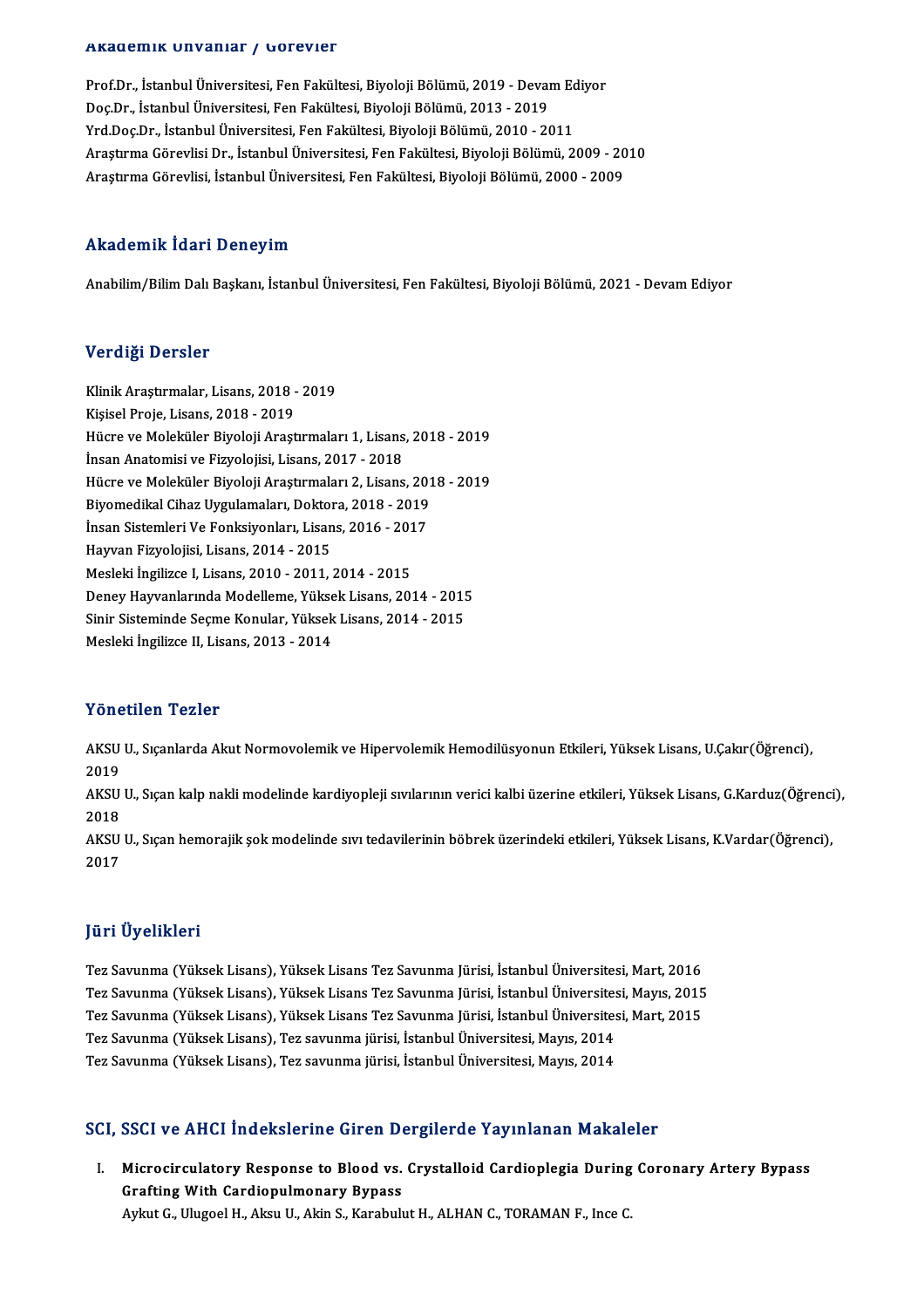FRONTIERS IN MEDICINE, cilt.8, 2022 (SCI İndekslerine Giren Dergi)<br>Ane gungical and non-aparating noom intervention asfa in the

FRONTIERS IN MEDICINE, cilt.8, 2022 (SCI İndekslerine Giren Dergi)<br>II. Are surgical and non-operating room intervention safe in the COVID-19 pandemic?: a retrospective<br>Atridix FRONT<br>Are su<br>study. Are surgical and non-operating room intervention safe in the<br>study.<br>Aktas Yildirim S., Sarikaya Z. T. , Ulugol H., Ozata S., Aksu U., Toraman F.<br>Enidomialogy and infection silt 140, ss 1511 1517 2021 (SCL Indeksler)

study.<br>Aktas Yildirim S., Sarikaya Z. T. , Ulugol H., Ozata S., Aksu U., Toraman F.<br>Epidemiology and infection, cilt.149, ss.1511-1517, 2021 (SCI İndekslerine Giren Dergi)<br>Effects of short torm hyneroxis ventilation on lun

# Aktas Yildirim S., Sarikaya Z. T. , Ulugol H., Ozata S., Aksu U., Toraman F.<br>Epidemiology and infection, cilt.149, ss.1511-1517, 2021 (SCI Indekslerine Giren Dergi)<br>III. Effects of short-term hyperoxic ventilation on lung, Epidemiology and infection<br>Effects of short-term hy<br>biochemical evaluation<br>Alroy II, HH HCOL H, Sungu Effects of short-term hyperoxic ventilation on lung, kidney, heart, and li<br>biochemical evaluation<br>Aksu U., ULUGOL H., Sungur M. O. , Senturk E., Vardar K., Senturk M., TORAMAN F.<br>ULUSAL TRAVMA VE ACU, CERRAHI DERCISI TURKI

biochemical evaluation<br>Aksu U., ULUGOL H., Sungur M. O. , Senturk E., Vardar K., Senturk M., TORAMAN F.<br>ULUSAL TRAVMA VE ACIL CERRAHI DERGISI-TURKISH JOURNAL OF TRAUMA & EMERGENCY SURGERY, cilt.27, sa.5, ss.497-503, 2021 (SCI İndekslerine Giren Dergi) ULUSAL TRAVMA VE ACIL CERRAHI DERGISI-TURKISH JOURNAL OF TRAUMA & EMERGENCY SURGERY, cilt.27,<br>sa.5, ss.497-503, 2021 (SCI indekslerine Giren Dergi)<br>IV. Remote organ ischaemic preconditioning in human recipients suppresses

sa.5, ss.497-503, 2021 (SCI İndekslerine Giren Dergi)<br>Remote organ ischaemic preconditioning in human recipients suppresses systemic inflammation and<br>Pesun M. CÜNER CAN M. AKSU U. EMİROĞULR, TORAMAN E Remote organ ischaemic preconditioning in human reciprevents glycocalyx degradation in living-donor liver tr<br>Tosun M., GÜNER CAN M., AKSU U., EMİROĞLU R., TORAMAN F.<br>FUROPEAN JOURNAL OF ANAESTUESIOLOCY silt 22.936.6366 prevents glycocalyx degradation in living-donor liver transplantation A randomised controlled<br>Tosun M., GÜNER CAN M., AKSU U., EMİROĞLU R., TORAMAN F.<br>EUROPEAN JOURNAL OF ANAESTHESIOLOGY, cilt.38, sa.6, ss.667-669, 2021 (S

Tosun M., GÜNER CAN M., AKSU U., EMİROĞLU R., TORAMAN F.<br>EUROPEAN JOURNAL OF ANAESTHESIOLOGY, cilt.38, sa.6, ss.667-669, 2021 (SCI İndekslerine Giren Dergi)<br>V. Effects of upper limb ischemia-reperfusion on regional oxidati EUROPEAN JOURNAL OF A<br>Effects of upper limb is<br>moderate hypothermia<br>Baki E. Damin 7, A. Oray l Effects of upper limb ischemia-reperfusion on regional oxidative stress<br>moderate hypothermia<br>Balci E., Demir Z. A. , Ozay H. Y. , Vardar K., Karduz G., Aksu U., Unal E. U. , Ozgok A.<br>JOUPMAL OF GARDIAC SURGERY 2021 (SCL In

moderate hypothermia<br>Balci E., Demir Z. A. , Ozay H. Y. , Vardar K., Karduz G., Aksu U., Unal E. U<br>JOURNAL OF CARDIAC SURGERY, 2021 (SCI İndekslerine Giren Dergi)<br>St. Themas and dal Nide sandianlagia ane sunaniar te Gustad

Balci E., Demir Z. A. , Ozay H. Y. , Vardar K., Karduz G., Aksu U., Unal E. U. , Ozgok A.<br>JOURNAL OF CARDIAC SURGERY, 2021 (SCI İndekslerine Giren Dergi)<br>VI. St. Thomas and del Nido cardioplegia are superior to Custodiol c JOURN<br><mark>St. Th</mark><br>heart<br>Kardw St. Thomas and del Nido cardioplegia are superior to Cus<br>heart<br>Karduz G., Yaman M. O. , Altan M., Sahin G., TORAMAN F., AKSU U.<br>SCANDINAVIAN CARDIOVASCULAR JOURNAL -2020 (SCL Indeksk

heart<br>Karduz G., Yaman M. O. , Altan M., Sahin G., TORAMAN F., AKSU U.<br>SCANDINAVIAN CARDIOVASCULAR JOURNAL, 2020 (SCI İndekslerine Giren Dergi)

# Karduz G., Yaman M. O. , Altan M., Sahin G., TORAMAN F., AKSU U.<br>SCANDINAVIAN CARDIOVASCULAR JOURNAL, 2020 (SCI İndekslerine Giren Dergi)<br>VII. Evaluation of acute kidney injury with oxidative stress biomarkers and Rena SCANDINAVIAN C<sub>4</sub><br>Evaluation of ac<br>cardiac surgery.<br>KARAPMAZ A AP Evaluation of acute kidney injury with oxidative stress biomarker<br>cardiac surgery.<br>KARARMAZ A., ARSLANTAS M., Aksu U., ULUGÖL H., CINEL I., TORAMAN F.<br>Acto chimurgica Baktisa ss 1, 9, 2019 (SSL Indekslarine Giran Dergi).

cardiac surgery.<br>KARARMAZ A., ARSLANTAS M., Aksu U., ULUGÖL H., CINEL I., TORAMAN F.<br>Acta chirurgica Belgica, ss.1-9, 2019 (SCI İndekslerine Giren Dergi)

# VIII. The Protective Effects of Thymosin-β-4 in a Rat Model of Ischemic Acute Kidney Injury. Acta chirurgica Belgica, ss.1-9, 2019 (SCI İndekslerine Giren Dergi)<br>The Protective Effects of Thymosin-β-4 in a Rat Model of Ischemic Acute Kidney Injury.<br>Aksu U., YAMAN O., GUNER I., GUNTAS G., SONMEZ F., TANRIVERDI G., Th<br>Ak<br>al. Aksu U., YAMAN O., GUNER I., GUNTAS G., SONMEZ F., TANRIVERDI G., ESER M., CAKIRIS A., AKYOL S., SEÇKI<br>al.<br>Journal of investigative surgery : the official journal of the Academy of Surgical Research, ss.1-9, 2019 (SCI<br>Inde

al.<br>Journal of investigative surgery : the official journal of the Academy of Surgical Research, ss.1-9, 2019 (SCI<br>İndekslerine Giren Dergi) Journal of investigative surgery : the official journal of the Academy of Surgical Research, ss.1-9, 2019<br>Indekslerine Giren Dergi)<br>IX. Perioperative risk factors of acute kidney injury after non-cardiac surgery: A multice

# prospective, observational study in patients with lowgrade American Society of Anesthesiologists Perioperative r<br>prospective, ob<br>physical status<br>ivicijn Madrut

İYİGÜN M., Aykut G., Tosun M., KILERCIK M., Aksu U., Guder T., TORAMAN F. AMERICAN JOURNAL OF SURGERY, cilt.218, sa.3, ss.457-461, 2019 (SCI İndekslerine Giren Dergi)

X. Visceral oxidative stress during antegrade cerebral perfusion and lower body circulatory arrest. AMERICAN JOURNAL OF SURGERY, cilt.218, sa.3, ss.457-461, 2019 (SCI İndekslerine Giren De<br>Visceral oxidative stress during antegrade cerebral perfusion and lower body circ<br>ÜNAL E., KUBAT E., Soran T., KIRIŞ E., DEMIR A., AY Visceral oxidative stress during antegrade cerebral perfusion and lowe<br>ÜNAL E., KUBAT E., Soran T., KIRIŞ E., DEMIR A., AYTEKIN B., AKKAYA B., Aksu U.,<br>Acta chirurgica Belgica, cilt.119, ss.217-223, 2019 (SCI İndekslerine Acta chirurgica Belgica, cilt.119, ss.217-223, 2019 (SCI İndekslerine Giren Dergi)

# XI. Protective Effect of Thymosin 4 against Abdominal Aortic Ischemia-Reperfusion-Induced Acute Lung Protective Effect of Thymosin 4 against Abdominal Aortic Ischemia-Reperfusion-Induced Acute Lung<br>Injury in Rats<br>YAMAN O.M. , Guner I., GUNTAS G., Sonmez O.F. , Tanriverdi G., Cakiris A., Aksu U., Akyol S., Guzel E., Uzun H

I<mark>njury in Rats</mark><br>YAMAN O. M. , Guner I., GUNTAS G., Sonmez O. F. , Tanriverdi G., Cakiris A<br>MEDICINA-LITHUANIA, cilt.55, sa.5, 2019 (SCI İndekslerine Giren Dergi)<br>Piesbemisel markers desreese and insreese disprepartionally YAMAN O. M. , Guner I., GUNTAS G., Sonmez O. F. , Tanriverdi G., Cakiris A., Aksu U., Akyol S., Guzel E., Uzun H., et al.<br>MEDICINA-LITHUANIA, cilt.55, sa.5, 2019 (SCI İndekslerine Giren Dergi)<br>XII. Biochemical markers decr

# MEDICINA-LITHUANIA, cilt.55, sa.5, 2019 (SCI İndekslerine Giren Dergi)<br>Biochemical markers decrease and increase disproportionally i<br>trigger finger patients<br>Alp N. B., AKDAĞ G., KARDUZ G., VARDAR K., AKSU U. XII. Biochemical markers decrease and increase disproportionally in A1 pulley tissue of type 2 diabetic trigger finger patients<br>Alp N. B. , AKDAĞ G., KARDUZ G., VARDAR K., AKSU U.<br>Eklem Hastaliklari ve Cerrahisi, cilt.30, sa.2, ss.117-123, 2019 (SCI İndekslerine Giren Dergi)<br>Comparative Effects of Blood and Cuvatalloid Cardi

# Alp N. B. , AKDAĞ G., KARDUZ G., VARDAR K., AKSU U.<br>Eklem Hastaliklari ve Cerrahisi, cilt.30, sa.2, ss.117-123, 2019 (SCI İndekslerine Giren Dergi)<br>XIII. Comparative Effects of Blood and Crystalloid Cardioplegia on Cel Eklem Hastaliklari ve Cerra<br>Comparative Effects of E<br>Cardiovascular Surgery<br>III UCOL H. Almu II, KOCYİ Comparative Effects of Blood and Crystalloid Cardioplegia on Cellular<br>Cardiovascular Surgery<br>ULUGOL H., Aksu U., KOÇYİĞİT M., Kilercik M., Karduz G., Okten M., TORAMAN F.<br>ANNALS OF THORACIC AND CARDIOVASCULAR SURCERY, silt

Cardiovascular Surgery<br>ULUGOL H., Aksu U., KOÇYİĞİT M., Kilercik M., Karduz G., Okten M., TORAMAN F.<br>ANNALS OF THORACIC AND CARDIOVASCULAR SURGERY, cilt.25, sa.1, ss.10-17, 2019 (SCI İndekslerine Giren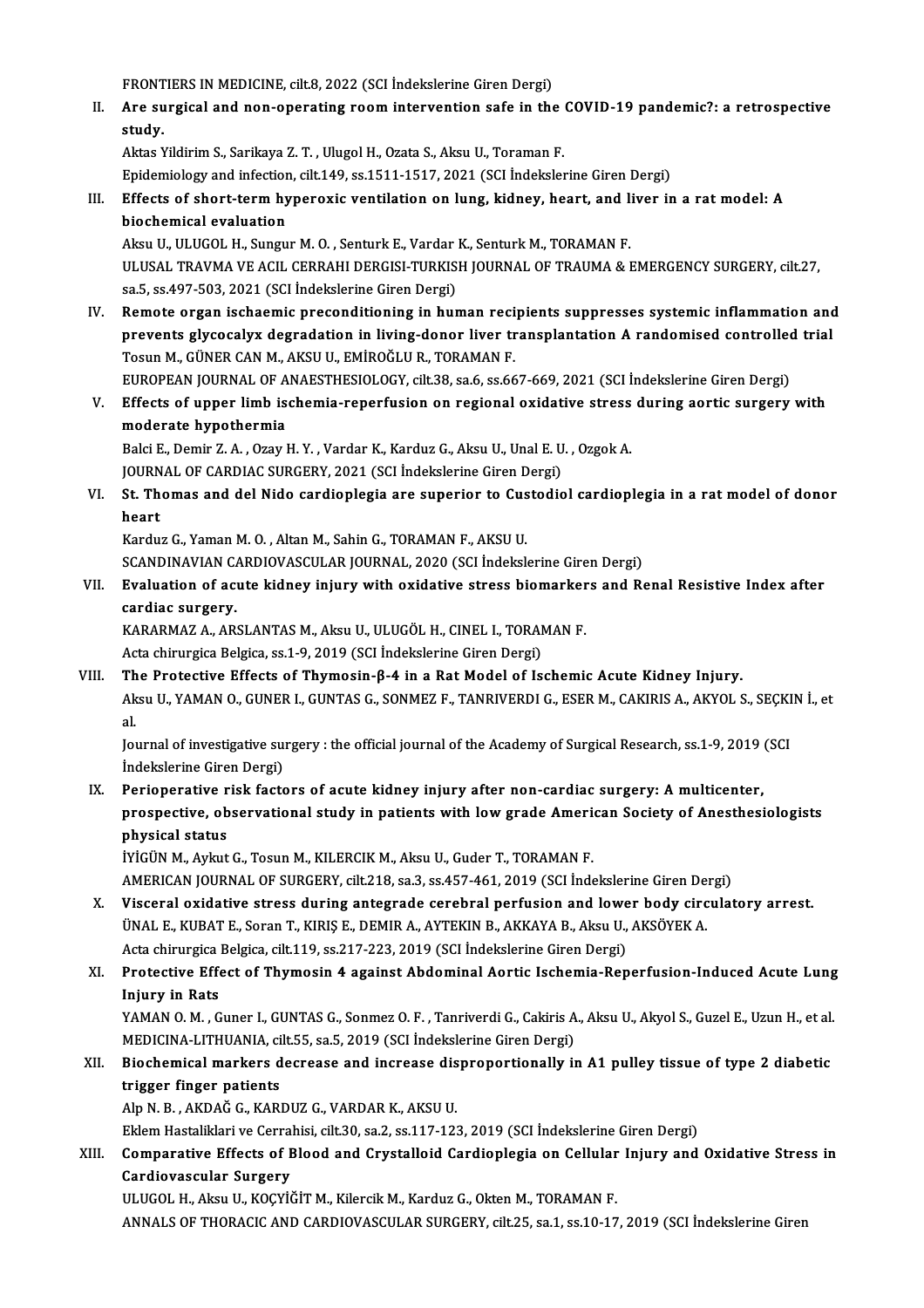Dergi)

Dergi)<br>XIV. Evaluation of serum ischemia-modified albumin levels in anemia of prematurity.<br>EPOLS UNALS DEMIRELN, KULALLE ISIK D. Algu U. BAS A. Dergi)<br><mark>Evaluation of serum ischemia-modified albumin levels in</mark><br>EROL S., UNAL S., DEMIREL N., KULALI F., ISIK D., Aksu U., BAS A.<br>The journal of maternal fetal Samp, neenatal medicine : the offic Evaluation of serum ischemia-modified albumin levels in anemia of prematurity.<br>EROL S., UNAL S., DEMIREL N., KULALI F., ISIK D., Aksu U., BAS A.<br>The journal of maternal-fetal &amp; neonatal medicine : the official journal EROL S., UNAL S., DEMIREL N., KULALI F., ISIK D., Aksu U., BAS A.<br>The journal of maternal-fetal &amp; neonatal medicine : the official journal of the European Association of<br>Perinatal Medicine, the Federation of Asia and O The journal of maternal-fetal & neonatal medicine : the official journ<br>Perinatal Medicine, the Federation of Asia and Oceania Perinatal Societie<br>Obstetricians, cilt.31, ss.3133-3138, 2018 (SCI İndekslerine Giren Dergi) Perinatal Medicine, the Federation of Asia and Oceania Perinatal Societies, the International Society of Peri<br>Obstetricians, cilt.31, ss.3133-3138, 2018 (SCI Indekslerine Giren Dergi)<br>XV. Identification and quantification Obstetricians, cilt.31, ss.3133-31<br>Identification and quantifica<br>microscopes at the bedside.<br><sup>He 7</sup> van C. AVDEMIBLI M. CU Identification and quantification of human microcirculatory leukocytes using handh<br>microscopes at the bedside.<br>Uz Z., van G., AYDEMIRLI M., GUERCI P., INCE Y., CUPPEN D., ERGIN B., Aksu U., de M., INCE C. H.<br>Journal of ann microscopes at the bedside.<br>Uz Z., van G., AYDEMIRLI M., GUERCI P., INCE Y., CUPPEN D., ERGIN B., Aksu U., de M., INCE C. H.<br>Journal of applied physiology (Bethesda, Md. : 1985), cilt.124, ss.1550-1557, 2018 (SCI İndeksler Uz Z., van G., AYDEMIRLI M., GUERCI P., INCE Y., CUPPEN D., ERGIN B., Aksu U., de M., INCE C. H.<br>Journal of applied physiology (Bethesda, Md. : 1985), cilt.124, ss.1550-1557, 2018 (SCI Indekslerine Giren Dergi)<br>XVI. diluti Journal of applied physiology (Bethesda, Md. : 1985), cilt.124, ss.<br>dilutional anemia induces renal dysfunction in diabetic p<br>grafting: a consequence of microcirculatory alterations?<br>Arlor C. KU ERCIK M. Anturk G. W UCOL H dilutional anemia induces renal dysfunction in diabetic patients undergoing coronary artery bypass<br>grafting: a consequence of microcirculatory alterations?<br>Aykut G., KILERCIK M., Anturk C., ULUGOL H., Aksu U., Kudsioglu T. grafting: a consequence of microcirculatory alterations?<br>Aykut G., KILERCIK M., Anturk C., ULUGOL H., Aksu U., Kudsioglu T., Atalan N., Yapici N., Ka<br>JOURNAL OF NEPHROLOGY, cilt.31, sa.3, ss.417-422, 2018 (SCI İndekslerine Aykut G., KILERCIK M., Anturk C., ULUGOL H., Aksu U., Kudsioglu T., A<br>JOURNAL OF NEPHROLOGY, cilt.31, sa.3, ss.417-422, 2018 (SCI Indel<br>XVII. Remote myocardial injury: the protective role of fluoxetine.<br>Yoman O., EDMAN H., JOURNAL OF NEPHROLOGY, cilt.31, sa.3, ss.417-422, 2018 (SCI İndekslerine Giren Dergi)<br>Remote myocardial injury: the protective role of fluoxetine.<br>Yaman O., ERMAN H., Guner I., TOK O., PALA M., ESREFOGLU M., Gelisgen R., U Remote myocardial injury: the protective role of fluoxetine.<br>Yaman O., ERMAN H., Guner I., TOK O., PALA M., ESREFOGLU M., Gelisgen R., Uzun H., Aksu U., Yelmen N., et a<br>Canadian journal of physiology and pharmacology, cilt Yaman O., ERMAN H., Guner I., TOK O., PALA M., ESREFOGLU M., Gelisgen R., Uzun H., Aksu U., Yelmen N., et al.<br>Canadian journal of physiology and pharmacology, cilt.96, ss.319-327, 2018 (SCI Indekslerine Giren Dergi)<br>XVIII. Canadian journal of physio<br>Investigation of PhiKZ<br>Can K., Aksu U., Yenen O. S.<br>TURKEH JOURNAL OF MEI Investigation of PhiKZ phage therapy against Pseudomonas aeruginosa in mouse pneumonia<br>Can K., Aksu U., Yenen O. S.<br>TURKISH JOURNAL OF MEDICAL SCIENCES, cilt.48, sa.3, ss.670-678, 2018 (SCI İndekslerine Giren Dergi)<br>Effect Can K., Aksu U., Yenen O. S.<br>TURKISH JOURNAL OF MEDICAL SCIENCES, cilt.48, sa.3, ss.670-678, 2018 (SCI Indekslerine Giren 1<br>XIX. Effect of Alprazolam on Redox Status in Renal Transplantation Donors and Recipients<br>Can M. C. TURKISH JOURNAL OF MEDICAL SCIENCES, cilt.48, sa.<br>Effect of Alprazolam on Redox Status in Renal J<br>Can M. G. , Kocyigit O. I. , Aksu U., ÖZER A., Toraman F.<br>ANNALS OF TRANSPLANTATION, silt.22, ss.354, 260–2 Effect of Alprazolam on Redox Status in Renal Transplantation Donors and Rec<br>Can M. G. , Kocyigit O. I. , Aksu U., ÖZER A., Toraman F.<br>ANNALS OF TRANSPLANTATION, cilt.22, ss.354-360, 2017 (SCI İndekslerine Giren Dergi)<br>Uni Can M. G. , Kocyigit O. I. , Aksu U., ÖZER A., Toraman F.<br>ANNALS OF TRANSPLANTATION, cilt.22, ss.354-360, 2017 (SCI İndekslerine Giren Dergi)<br>XX. Unilateral Antegrade Cerebral Perfusion and Moderate Hypothermia: Assessing ANNALS OF T<br><mark>Unilateral A</mark><br>Biomarkers<br>Aytekin B. Un Unilateral Antegrade Cerebral Perfusion and Moderate Hypothermia: Asses<br>Biomarkers<br>Aytekin B., Unal E. U. , Demir A., Aksu U., Caliskan A., Vardar K., TORAMAN F., Saritas A.<br>HEAPT LUNG AND CIPCULATION silt 26, sp.5, ss 405 Biomarkers<br>Aytekin B., Unal E. U. , Demir A., Aksu U., Caliskan A., Vardar K., TORAMAN F., Saritas A.<br>HEART LUNG AND CIRCULATION, cilt.26, sa.5, ss.495-503, 2017 (SCI İndekslerine Giren Dergi) XXI. A comparison between the measurements of arterial lactate and mixed venous oxygen saturation for HEART LUNG AND CIRCULATION, cilt.26, sa.5, ss.495-503, 2017 (SCI Indekslerine of comparison between the measurements of arterial lactate and mixed v<br>the evaluation of tissue perfusion after coronary artery bypass grafting<br> A comparison between the measurements of arterial lactate and mix<br>the evaluation of tissue perfusion after coronary artery bypass graf<br>Okten M., ULUGOL H., Anturk C., Tosun M., Aksu U., Karabulut H., TORAMAN F.<br>TURK COCUS Okten M., ULUGOL H., Anturk C., Tosun M., Aksu U., Karabulut H., TORAMAN F.<br>TURK GOGUS KALP DAMAR CERRAHISI DERGISI-TURKISH JOURNAL OF THORACIC AND CARDIOVASCULAR SURGERY, cilt.24, sa.4, ss.645-650, 2016 (SCI İndekslerine Giren Dergi) TURK GOGUS KALP DAMAR CERRAHISI DERGISI-TURKISH JOURNAL OF THORACIC AND CARDIOVASCULAR<br>SURGERY, cilt.24, sa.4, ss.645-650, 2016 (SCI Indekslerine Giren Dergi)<br>XXII. Gender and chronological age affect erythrocyte membrane SURGERY, cilt.24, sa.4, ss.645-650, 2016 (SCI İndekslerine Giren Dergi)<br>Gender and chronological age affect erythrocyte membrane oxidative<br>dextrose adenine-formula 1 (CPDA-1) blood bank storage condition.<br>EPMAN H. Algu II, Gender and chronological age affect erythrocyte membrane oxidative indices in citrate phose<br>dextrose adenine-formula 1 (CPDA-1) blood bank storage condition.<br>ERMAN H., Aksu U., Belce A., Atukeren P., Uzun D., Cebe T., Kans dextrose adenine-formula 1 (CPDA-1) blood bank storage condition.<br>ERMAN H., Aksu U., Belce A., Atukeren P., Uzun D., Cebe T., Kansu A. D. , Gelisgen R., Uslu E., Aydin S., et al<br>General physiology and biophysics, cilt.35, ERMAN H., Aksu U., Belce A., Atukeren P., Uzun D., Cebe T., Kansu A. D., Gelisgen R., Uslu E., Aydin S., et al.<br>General physiology and biophysics, cilt.35, sa.3, ss.343-51, 2016 (SCI Expanded Indekslerine Giren Dergi)<br>XXII General physiology and biophysics, cilt.35, sa.3, ss.343-51, 2016 (SCI Expanded Indekslerine Giren Derg<br>Ischemia modified albumin: does it change during pneumoperitoneum in robotic prostatect<br>Ozgen S. U. , ÖZVEREN B., Kile Ischemia modified albumin: does it change during pneumoperitoneum in roboti<br>Ozgen S. U. , ÖZVEREN B., Kilercik M., Aksu U., AY B., TÜFEK İ., KURAL A. R. , TURKERI L. N. ,<br>INTERNATIONAL BRAZ J UROL, cilt.42, sa.1, ss.69-77, Ozgen S. U. , ÖZVEREN B., Kilercik M., Aksu U., AY B., TÜFEK İ., KURAL A. R. , TURKERI L. N. , TORAMAN F.<br>INTERNATIONAL BRAZ J UROL, cilt.42, sa.1, ss.69-77, 2016 (SCI İndekslerine Giren Dergi)<br>XXIV. Evaluation of microcir INTERNATIONAL BRAZ J UROL, cilt.42, sa.1, ss.69-77, 2016 (SCI İndekslerine Giring Alexandr De Metal De Alexand<br>Evaluation of microcirculation with tissue oxygen saturation monitori<br>Kart J. S. , ULUGOL H., ARITÜRK C., Aksu Evaluation of microcirculation with tissue oxygen saturation monitoring in open heart surgery<br>Kart J. S., ULUGOL H., ARITÜRK C., Aksu U., Okten M., Karabulut H., TORAMAN F.<br>TURK GOGUS KALP DAMAR CERRAHISI DERGISI-TURKISH J Kart J. S. , ULUGOL H., ARITÜRK C., Aksu U., Okten M., Karabulut H., TORA<br>TURK GOGUS KALP DAMAR CERRAHISI DERGISI-TURKISH JOURNAL OF<br>SURGERY, cilt.23, sa.4, ss.651-657, 2015 (SCI İndekslerine Giren Dergi)<br>Comparative effec XXV. Comparative effects of hemodilutional anemia and transfusion during cardiopulmonary bypass on acute kidney injury: a prospective randomized study. SURGERY, cilt.23, sa 4, ss.651-657, 2015 (SCI Indekslerine Giren Dergi) Comparative effects of hemodilutional anemia and transfusion during cardiopulmona<br>acute kidney injury: a prospective randomized study.<br>ARıTÜRK C., OZGEN Z., KILERCIK M., ULUGÖL H., ÖKTEN E., Aksu U., KARABULUT H., TORAMAN acute kidney injury: a prospective randomized study.<br>ARıTÜRK C., OZGEN Z., KILERCIK M., ULUGÖL H., ÖKTEN E., Aksu U., K.<br>The heart surgery forum, cilt.18, 2015 (SCI İndekslerine Giren Dergi)<br>The effects of fluovatine en si ARITÜRK C., OZGEN Z., KILERCIK M., ULUGÖL H., ÖKTEN E., Aksu U., KARABULUT H., TORAMAN F.<br>The heart surgery forum, cilt.18, 2015 (SCI İndekslerine Giren Dergi)<br>XXVI. The effects of fluoxetine on circulating oxidative damag The heart surgery forum, cilt.18, 2015 (SCI Indekslerine Giren Dergi)<br>The effects of fluoxetine on circulating oxidative damage parameters in rats expos<br>ischemia-reperfusion<br>Erman H., Guner I., Yaman M. O., Uzun D. D., Gel The effects of fluoxetine on circulating oxidative damage parameters in rats expose<br>ischemia-reperfusion<br>Erman H., Guner I., Yaman M. O. , Uzun D. D. , Gelisgen R., Aksu U., Yelmen N., Sahin G., Uzun H.<br>EUROPEAN JOURNAL OF EUROPEANJOURNALOF PHARMACOLOGY, cilt.749, ss.56-61,2015 (SCI İndekslerineGirenDergi)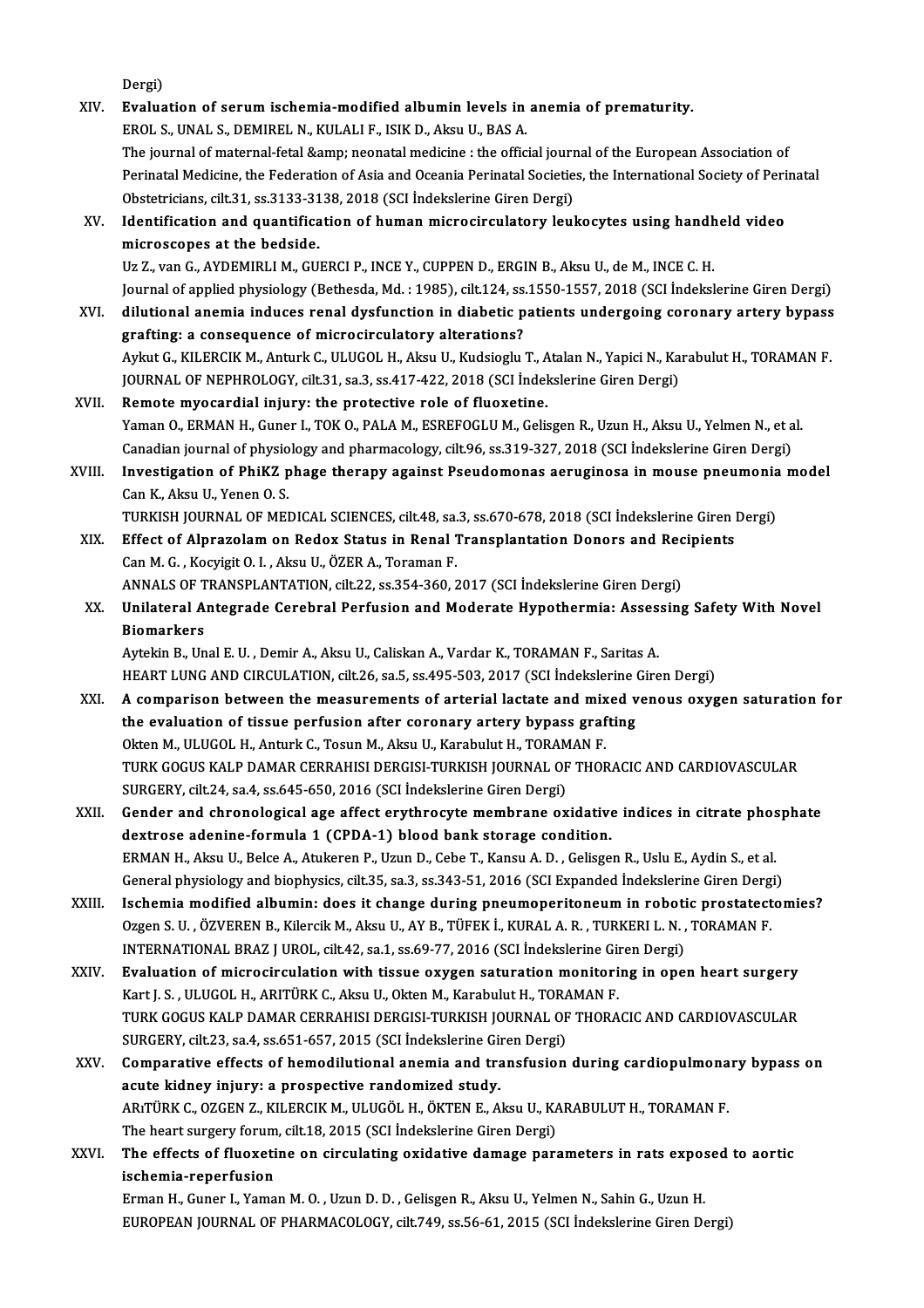| XXVII.  | Fluoxetine ameliorates imbalance of redox homeostasis and inflammation in an acute kidney injury<br>model                                                                                                                          |
|---------|------------------------------------------------------------------------------------------------------------------------------------------------------------------------------------------------------------------------------------|
|         | Aksu U., Guner I., Yaman O. M., Erman H., Uzun D., Sengezer-Inceli M., Sahin A., Yelmen N., Gelisgen R., Uzun H., et al.<br>JOURNAL OF PHYSIOLOGY AND BIOCHEMISTRY, cilt.70, sa.4, ss.925-934, 2014 (SCI İndekslerine Giren Dergi) |
| XXVIII. | EFFECT OF TEMPOL ON REDOX HOMEOSTASIS AND STRESS TOLERANCE IN MIMETICALLY AGED<br><b>DROSOPHILA</b>                                                                                                                                |
|         | Aksu U., Yanar K., Terzioglu D., Erkol T., Ece E., Aydin S., Uslu E., Cakatay U.                                                                                                                                                   |
|         | ARCHIVES OF INSECT BIOCHEMISTRY AND PHYSIOLOGY, cilt.87, sa.1, ss.13-25, 2014 (SCI İndekslerine Giren<br>Dergi)                                                                                                                    |
| XXIX.   | The effect of fluoxetine on ischemia-reperfusion after aortic surgery in a rat model                                                                                                                                               |
|         | Guner I., Yaman M. O., Aksu U., Uzun D., Erman H., Inceli M., Gelisgen R., Yelmen N., Uzun H., Sahin G.                                                                                                                            |
|         | JOURNAL OF SURGICAL RESEARCH, cilt.189, sa.1, ss.96-105, 2014 (SCI İndekslerine Giren Dergi)                                                                                                                                       |
| XXX.    | The acute effects of acetate-balanced colloid and crystalloid resuscitation on renal oxygenation in a                                                                                                                              |
|         | rat model of hemorrhagic shock                                                                                                                                                                                                     |
|         | Almac E., Aksu U., Bezemer R., Jong W., Kandil A., YÜRÜK K., Demirci-Tansel C., İNCE C.                                                                                                                                            |
|         | RESUSCITATION, cilt.83, sa.9, ss.1166-1172, 2012 (SCI İndekslerine Giren Dergi)                                                                                                                                                    |
| XXXI.   | Reply to: crystalloid resuscitation in hemorrhagic shock                                                                                                                                                                           |
|         | AKSU U., Bezemer R., Ince C.                                                                                                                                                                                                       |
|         | RESUSCITATION, cilt.83, sa.8, 2012 (SCI Indekslerine Giren Dergi)                                                                                                                                                                  |
| XXXII.  | Balanced vs unbalanced crystalloid resuscitation in a near-fatal model of hemorrhagic shock and the                                                                                                                                |
|         | effects on renal oxygenation, oxidative stress, and inflammation                                                                                                                                                                   |
|         | Aksu U., BEZEMER R., Yavuz B., Kandil A., Demirci C., İNCE C.                                                                                                                                                                      |
|         | RESUSCITATION, cilt.83, sa.6, ss.767-773, 2012 (SCI Indekslerine Giren Dergi)                                                                                                                                                      |
| XXXIII. | ACUTE EFFECTS OF BALANCED VERSUS UNBALANCED COLLOID RESUSCITATION ON RENAL                                                                                                                                                         |
|         | MACROCIRCULATORY AND MICROCIRCULATORY PERFUSION DURING ENDOTOXEMIC SHOCK                                                                                                                                                           |
|         | Aksu U., BEZEMER R., Demirci C., İNCE C.                                                                                                                                                                                           |
|         | SHOCK, cilt.37, sa.2, ss.205-209, 2012 (SCI İndekslerine Giren Dergi)                                                                                                                                                              |
| XXXIV.  | ATORVASTATIN IMPROVES DEVELOPMENT OF PENTYLENTETRAZOL-INDUCED KINDLING, LEARNING                                                                                                                                                   |
|         | AND MEMORY DISORDERS IN RATS                                                                                                                                                                                                       |
|         | Uzum G., Akgun-Dar K., Aksu U.                                                                                                                                                                                                     |
|         | JOURNAL OF PHYSIOLOGICAL SCIENCES, cilt.59, ss.368, 2009 (SCI Indekslerine Giren Dergi)                                                                                                                                            |
| XXXV.   | Intracerebroventricular serotonin reduces the degree of acute hypoxic ventilatory depression in                                                                                                                                    |
|         | peripherally chemodenervated rabbits                                                                                                                                                                                               |
|         | Guner I., Sahin G., Yelmen N. K., Aksu U., Oruc T., Yildirim Z.                                                                                                                                                                    |
|         | CHINESE JOURNAL OF PHYSIOLOGY, cilt.51, sa.3, ss.136-145, 2008 (SCI İndekslerine Giren Dergi)                                                                                                                                      |
| XXXVI.  | Sex differences in modulating blood brain barrier permeability by NO in pentylenetetrazol-induced                                                                                                                                  |
|         | epileptic seizures                                                                                                                                                                                                                 |
|         | Diler A. S., Uzum G., Dar K. A., Aksu U., Atukeren P., Ziylan Y. Z.                                                                                                                                                                |
|         | LIFE SCIENCES, cilt.80, sa.14, ss.1274-1281, 2007 (SCI Indekslerine Giren Dergi)                                                                                                                                                   |
|         |                                                                                                                                                                                                                                    |

# Diğer Dergilerde Yayınlanan Makaleler

- Iger Dergilerde Yayınlanan Makaleler<br>I. Fluid Resuscitation Aggravates the Cellular Injury in a Hemorrhagic Shock Model You gives all yourself<br>Fluid Resuscitation Ag<br>Vardar K., Can K., Aksu U.<br>Dubei Mediael Jeurnal es Fluid Resuscitation Aggravates the Cellular Injury in a Hemor<br>Vardar K., Can K., Aksu U.<br>Dubai Medical Journal, ss.1-10, 2022 (ESCI İndekslerine Giren Dergi)<br>Petresrede auteleseve primins method reduses plasma free. Vardar K., Can K., Aksu U.<br>Dubai Medical Journal, ss.1-10, 2022 (ESCI İndekslerine Giren Dergi)<br>II. Retrograde autologous priming method reduces plasma free hemoglobin level in aortic surgery.<br>Pelsi E. Avlut A. Demin A. Ve
- Dubai Medical Journal, ss.1-10, 2022 (ESCI İndekslerine Giren Dergi)<br>Retrograde autologous priming method reduces plasma free<br>Balci E., Aykut A., Demir A., Vardar K., Karduz G., Aksu U. Retrograde autologous priming method reduces plasma free hemoglobin level in aortic<br>Balci E., Aykut A., Demir A., Vardar K., Karduz G., Aksu U.<br>Annals of cardiac anaesthesia, cilt.24, sa.4, ss.427-433, 2021 (Diğer Kurumlar Balci E., Aykut A., Demir A., Vardar K., Karduz G., Aksu U.<br>Annals of cardiac anaesthesia, cilt.24, sa.4, ss.427-433, 2021 (Diğer Kurumların Haken<br>III. Can Partial Oxygen Pressure of Urine be an Indicator for Tissue Perfus

Annals of cardiac anaesthesia, cilt.24, sa.4, s<br><mark>Can Partial Oxygen Pressure of Urine l</mark><br>Tosun M., ULUGOL H., Aksu U., TORAMAN F.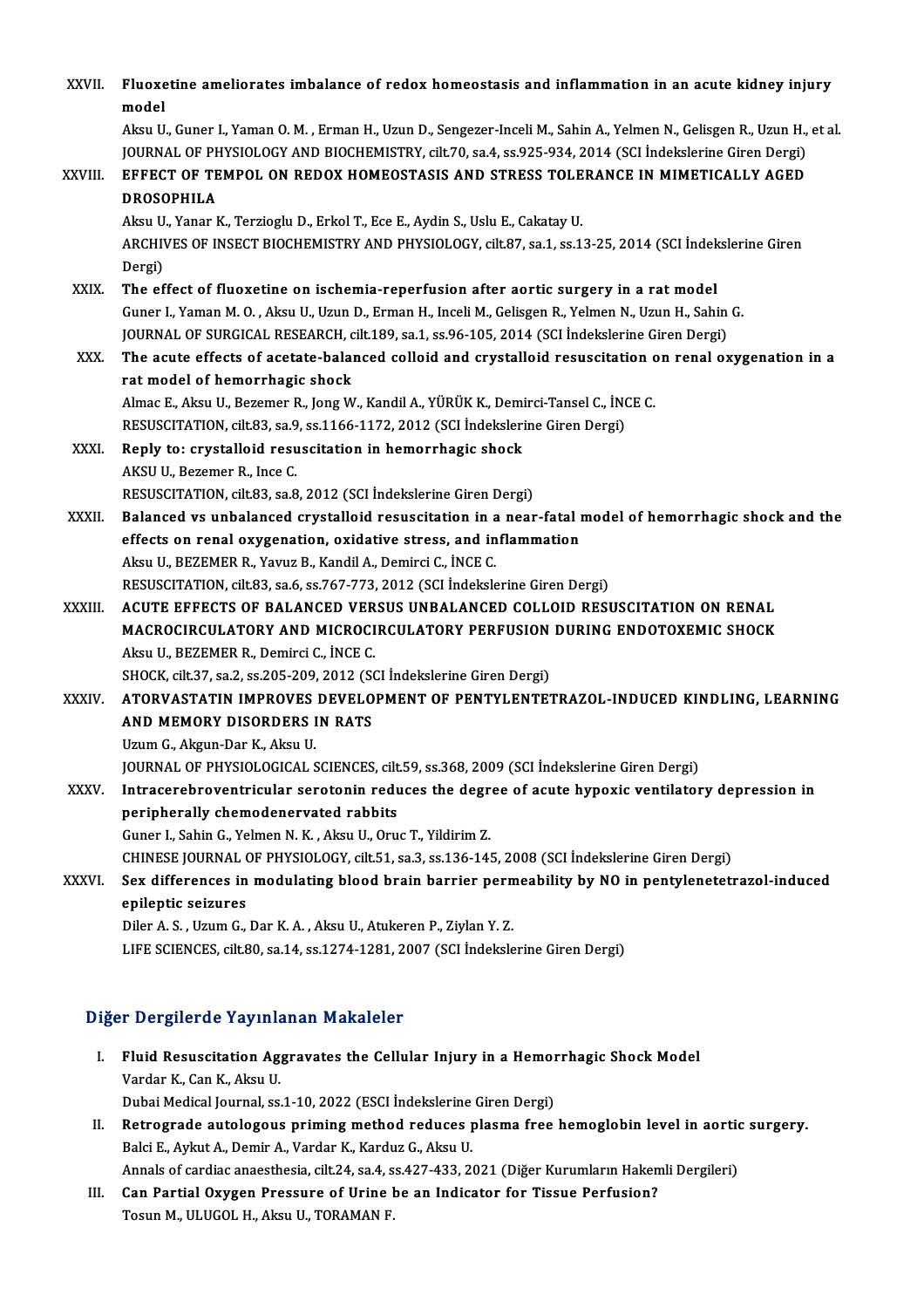TURKISH JOURNAL OF ANAESTHESIOLOGY AND REANIMATION, cilt.47, sa.3, ss.187-191, 2019 (ESCI İndekslerine<br>Ciron Dargi) TURKISH JOU<br>Giren Dergi)<br>İdrar Paraix TURKISH JOURNAL OF ANAESTHESIOLOGY AND REANIMATION, cilt.47, sa.3, ss.187-19<br>Giren Dergi)<br>IV. İdrar Parsiyel Oksijen Basıncı, Doku Perfüzyonunun Göstergesi Olabilir Mi?<br>TOSUN M. Ulyağl H. AKSU U. Toroman E

- Giren Dergi)<br>İdrar Parsiyel Oksijen Basıncı, Doku<br>TOSUN M., Ulugöl H., AKSU U., Toraman F.<br>Türk Anesteriyeleji ve Beanimesyan Dann Türk Anesteziyoloji ve Reanimasyon Derneği Dergisi, cilt.TARD-89083, ss.89083, 2019 (Diğer Kurumların Hakemli<br>Dergileri) TOSUN M., Ulugöl H., AKSU U., Toraman F. Türk Anesteziyoloji ve Reanimasyon Derneği Dergisi, cilt.TARD-89083, ss.89083, 2019 (Diğer Kurumların Hakemli<br>Dergileri)<br>V. Effects of Alprazolam and Melatonin Used for Premedication on Oxidative Stress, Glicocalyx Integri
- Dergileri)<br>Effects of Alprazolam and Mela<br>and Neurocognitive Functions<br>Can M.C., ULUCOL H. CÜNES LAL Effects of Alprazolam and Melatonin Used for Premedication on Oxidative S<br>and Neurocognitive Functions<br>Can M. G., ULUGOL H., GÜNEŞ I., Aksu U., Tosun M., Karduz G., Vardar K., TORAMAN F.<br>TURKISH JOURNAL OF ANAESTHESIOLOCY

and Neurocognitive Functions<br>Can M. G. , ULUGOL H., GÜNEŞ I., Aksu U., Tosun M., Karduz G., Vardar K., TORAMAN F.<br>TURKISH JOURNAL OF ANAESTHESIOLOGY AND REANIMATION, cilt.46, sa.3, ss.233-237, 2018 (ESCI İndekslerine<br>Ciron Can M. G., ULUGOL H., GÜNEŞ I., Aksu U., Tosun M., Karduz G., Vardar K., TORAMAN F.<br>TURKISH JOURNAL OF ANAESTHESIOLOGY AND REANIMATION, cilt.46, sa.3, ss.233-237, 2018 (ESCI İndekslerine<br>Giren Dergi)<br>VI. Scavenging rea TURKISH JOURNAL OF ANAESTHESIOLOGY AND REANIMATION, cilt.46, sa.3, ss.233-237, 2018 (ESCI Indekslerine<br>Giren Dergi)<br>VI. Scavenging reactive oxygen species using tempol in the acute phase of renal ischemia/reperfusion<br>and i

- and its effects on kidney oxygenation and nitric oxide levels AKSU U., Ergin B., BEZEMER R., Kandil A., Milstein D. M., DEMİRCİ TANSEL C., İNCE C. and its effects on kidney oxygenation and nitric oxide levels<br>AKSU U., Ergin B., BEZEMER R., Kandil A., Milstein D. M. , DEMİRCİ TANSEL C., İNCE C.<br>INTENSIVE CARE MEDICINE EXPERIMENTAL, cilt.3, sa.21, ss.1-10, 2015 (Diğer
- VII. Doku Oksijenlenmesi ve Perfüzyon Monitörizasyonu INTENSIVE CARE ME<br><mark>Doku Oksijenlenm</mark><br>AKSU U., Toraman F.<br>Turkive Klinikleri LA Turkiye Klinikleri J Anesthesiology and Reanimation-Special Topics, cilt.8(1), ss.8-14, 2015 (Diğer Kurumların<br>Hakemli Dergileri) AKSU U., Toraman F. Turkiye Klinikleri J Anesthesiology and Reanimation-Special Topics, cilt.8(1), ss.8-14, 2015 (Diğer Kurumların<br>Hakemli Dergileri)<br>VIII. Bis maltolato oxovanadium (BMOV) and ischemia/reperfusion-induced acute kidney injury
- Hakemli Dergileri)<br>Bis maltolato oxovanadium (BMOV) and ischemia/reperfusion-induced acute kidney ir<br>ALMAC E., BEZEMER R., KANDİL A., AKSU U., Milstein D. M. , Bakker J., DEMİRCİ TANSEL C., İNCE C.<br>INTENSIVE CARE MEDICINE Bis maltolato oxovanadium (BMOV) and ischemia/reperfusion-induced acute kidney injury in 1<br>ALMAC E., BEZEMER R., KANDİL A., AKSU U., Milstein D. M. , Bakker J., DEMİRCİ TANSEL C., İNCE C.<br>INTENSIVE CARE MEDICINE EXPERIMENT ALMAC E., BEZEMER R., KANDİL A., AKSU U., Milstein D. M. , Bakker J., DEMİRCİ TANSEL C., İNCE C.<br>INTENSIVE CARE MEDICINE EXPERIMENTAL, cilt.2, sa.3, ss.1-9, 2014 (Diğer Kurumların Hakemli Dergileri)<br>IX. Effect of Dexametha

# INTENSIVE CARE MEDICINE EXPER<br>Effect of Dexamethasone in Me<br>Sciatic Nerve Action Potentials<br>AKSULU Atukeren B. Terriegh: D. 1 Effect of Dexamethasone in Mediating Oxidative Stress<br>Sciatic Nerve Action Potentials<br>AKSU U., Atukeren P., Terzioglu D., Belce A., Demirci-Tansel C.<br>PEZMIALEM SCIENCE sit 1, so 1, so 21, 27, 2012 (ESCL Indeks Sciatic Nerve Action Potentials<br>AKSU U., Atukeren P., Terzioglu D., Belce A., Demirci-Tansel C.<br>BEZMIALEM SCIENCE, cilt.1, sa.1, ss.21-27, 2013 (ESCI İndekslerine Giren Dergi)<br>Anesteriya taysanlarda santral sanstaninin sal

AKSU U., Atukeren P., Terzioglu D., Belce A., Demirci-Tansel C.<br>BEZMIALEM SCIENCE, cilt.1, sa.1, ss.21-27, 2013 (ESCI İndekslerine Giren Dergi)<br>X. Anesteziye tavşanlarda santral serotoninin solunum düzenlenmesindeki rolü<br>G BEZMIALEM SCIENCE, cilt.1, sa.1, ss.21-27, 2013 (ESCI İnde<br>Anesteziye tavşanlarda santral serotoninin solunum<br>Güner İ., SAHIN G., YELMEN N., AKSU U., Oruç T., Yıldırım Z.<br>CERRAHRASA TIR DERÇİSİ. cilt.4, ss.99, 102, 2006 (H CERRAHPAŞA TIP DERGİSİ, cilt.4, ss.98-102, 2006 (Hakemli Üniversite Dergisi)

## Kitap & Kitap Bölümleri

itap & Kitap Bölümleri<br>I. RENAL PERFUSION AND OXYGENATION DURING ACUTE KIDNEY INJURY<br>AKSU U P & ARE<br>RENAL<br>AKSU U. RENAL PERFUSION AND OXYGENATION<br>AKSU U.<br>Netzodruk Groningen Bv, Groningen, 2015<br>The Bathogenesis of Asute Kidney Iniu

AKSU U.<br>Netzodruk Groningen Bv, Groningen, 2015<br>II. The Pathogenesis of Acute Kidney Injury and the Toxic Triangle of Oxygen, Reactive Oxygen Species<br>and Nitric Oxide Netzodruk Groning<br>The Pathogenesi<br>and Nitric Oxide<br>AKSULL DEMIPCI The Pathogenesis of Acute Kidner<br>and Nitric Oxide<br>AKSU U., DEMİRCİ TANSEL C., INCE C.<br>Controversies in Asute Kidney Injury.

AKSU U., DEMİRCİ TANSEL C., INCE C.

and Nitric Oxide<br>AKSU U., DEMİRCİ TANSEL C., INCE C.<br>Controversies in Acute Kidney Injury, Kellum JA, Ronco C, Vincent J-L, Editör, Karger Ag, Switzerland, ss.119-128,<br>2011

# Hakemli Kongre / Sempozyum Bildiri Kitaplarında Yer Alan Yayınlar

- akemli Kongre / Sempozyum Bildiri Kitaplarında Yer Alan Yayınlar<br>I. St. Thomas, del Nido ve Custodial Kardiyopleji Sıvıları'nın in vitro insan Akciğer Hücre Kültüründeki<br>Etkilerinin Ceneek Zemanlı Olarak Değerlandirilmesi enin Kongre 7 osmponyanı bilanı kitapial ilidi<br>St. Thomas, del Nido ve Custodial Kardiyopleji Sıvıla<br>Etkilerinin Gerçek Zamanlı Olarak Değerlendirilmesi<br>KARDUZ G. GETİN İ. TORGULM B. ULUGÖL H. AKSULU TG St. Thomas, del Nido ve Custodial Kardiyopleji Sıvıları'nın in v<br>Etkilerinin Gerçek Zamanlı Olarak Değerlendirilmesi<br>KARDUZ G.,ÇETİN İ., TOPÇUL M. R. , ULUGÖL H., AKSU U., TORAMAN F.<br>25 Hlugel Göğüs Kalp Daman Anestari Yağ Etkilerinin Gerçek Zamanlı Olarak Değerlendirilmesi<br>KARDUZ G., ÇETİN İ., TOPÇUL M. R. , ULUGÖL H., AKSU U., TORAMAN F.<br>25. Ulusal Göğüs Kalp Damar Anestezi Yoğun Bakım Kongresi, İstanbul, Türkiye, 20 - 22 Nisan 2019, cilt. KARDI<br>25. Ulu<br>ss.1-3<br>Effect 25. Ulusal Göğüs Kalp Damar Anestezi Yoğun Bakım Kongresi, İstanbul, Türkiye, 20 - 22 Ni<br>1. Ss.1-3<br>II. Effects of pulmonary resections on endothelial glycocalix (preliminary results)
-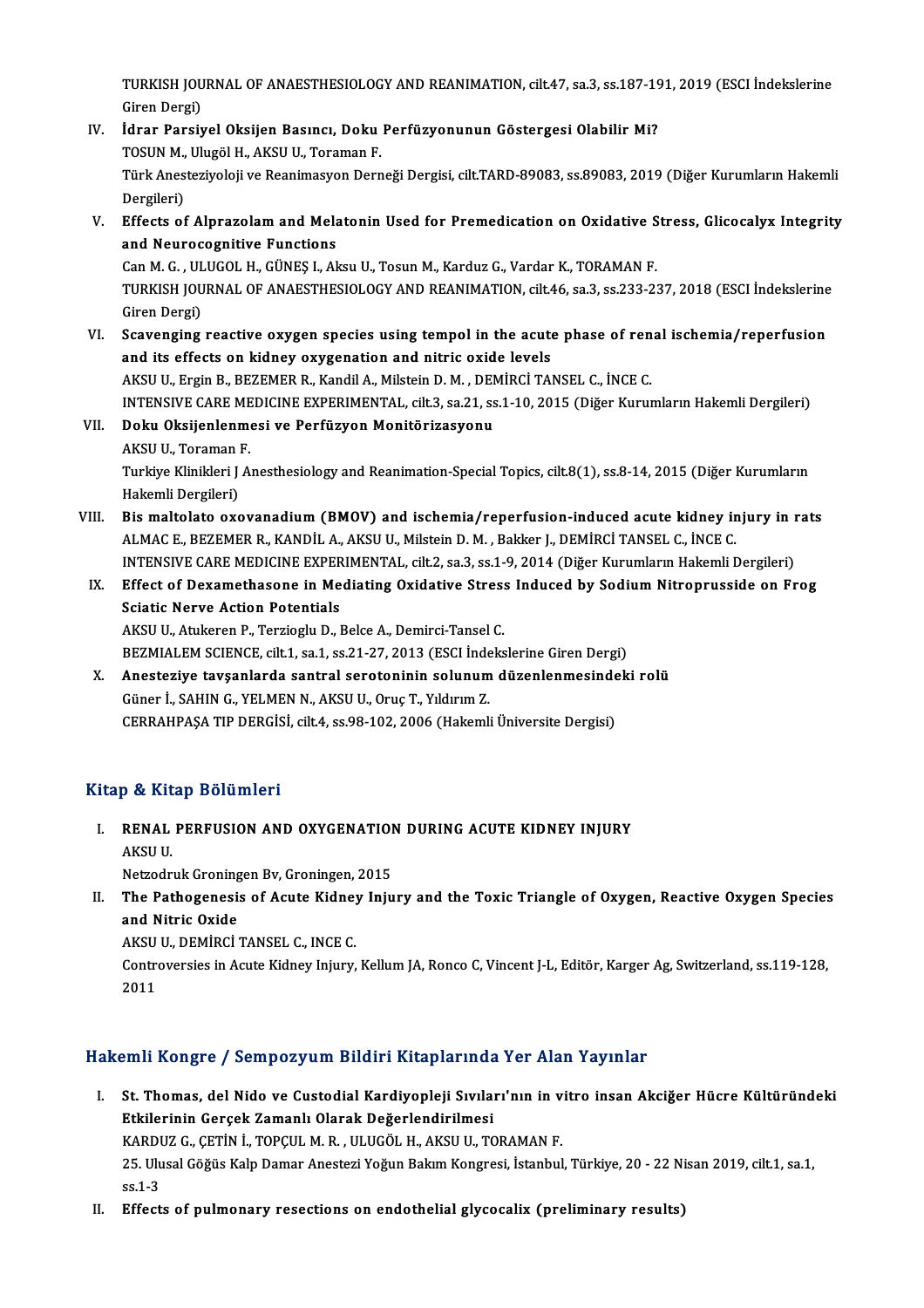Sungur Z., Yornuk M., Turhan Ö., AKSU U., Toraman F., Senturk M.<br>22nd EACTA Annual Congress, Berlin, Almanya, 10,, 21 Nisan 201 Sungur Z., Yornuk M., Turhan Ö., AKSU U., Toraman F., Senturk M.<br>32nd EACTA Annual Congress, Berlin, Almanya, 19 - 21 Nisan 2018<br>Unine portial euvren pressure es sonly marker of esute kidr 32nd EACTA Annual Congress, Berlin, Almanya, 19 - 21 Nisan 2018

III. Urine partial oxygen pressure as early marker of acute kidney injury after paediatric cardiac surgery Urine partial oxygen pressure as early marker of acute kidney injury a<br>surgery<br>TOSUN M., Ulugöl H., Kırat B., Kilercik M., Erkek E., AKSU U., Alhan C., Toraman F.<br>22nd EACTA Annual Congress, Berlin, Almanya 19 Nisan, 21 Ar surgery<br>TOSUN M., Ulugöl H., Kırat B., Kilercik M., Erkek E., AKSU U., Alhan C., Toram<br>32nd EACTA Annual Congress, Berlin, Almanya, 19 Nisan - 21 Aralık 2018<br>Elimination of bydroxyatbyl starsb (HES) when used as solloid pr

- TOSUN M., Ulugöl H., Kırat B., Kilercik M., Erkek E., AKSU U., Alhan C., Toraman F.<br>32nd EACTA Annual Congress, Berlin, Almanya, 19 Nisan 21 Aralık 2018<br>IV. Elimination of hydroxyethyl starch (HES) when used as colloid p 32nd EACTA Annual Congress, Berlin, Almanya, 19 Nisan - 21 Aralık 2018<br>Elimination of hydroxyethyl starch (HES) when used as colloid priming in cardivascular surger<br>Ulugöl H., Toraman F., KARDUZ G., Alhan C., Vardar K., TO Elimination of hydroxyethyl starch (HES) when used as colloid priming in cardivascular surgery<br>Ulugöl H., Toraman F., KARDUZ G., Alhan C., Vardar K., TOSUN M., AKSU U., Kilercik M., Senturk M., OKTEN M.<br>32nd Annual Congres Ulugöl H., To<br>32nd Annua<br>2018, ss.16<br>Stean bame 32nd Annual Congress European Association of Cardiothoracic Anaesthesiology, Berlin, Almanya, 19 - 21 Nisa:<br>2018, ss.16<br>V. Sıçan hemorajik şok modelinde sıvı resüsitasyonunun akciğer ve kalp oksidatif hasarı üzerindeki
- 2018, ss.16<br>Sıçan hemorajik şok m<br>karşılaştırmalı etkileri<br>Verder K. Akay U Sıçan hemorajik<br>karşılaştırmalı e<br>Vardar K., Aksu U.<br>International Eluid karşılaştırmalı etkileri<br>Vardar K., Aksu U.<br>International Fluid Academy Days , Antwerp, Belçika, 23 - 25 Kasım 2017, cilt.5, sa.32, ss.107<br>The effect of S. pitrosoglutathione (CSNO) in a nat model of isonnaterenal induced
	-

Vardar K., Aksu U.<br>International Fluid Academy Days , Antwerp, Belçika, 23 - 25 Kasım 2017, cilt.5, sa.32, ss.107<br>VI. The effect of S-nitrosoglutathione (GSNO) in a rat model of isoproterenol induced myocardial<br>inforati Internation<br>The effect<br>infarction<br>KALELI DUI The effect of S-nitrosoglutathione (GSNO) in a rat model of isoproterenol induced<br>infarction<br>KALELİ DURMAN D., Aksu U., Terzioğlu D., İkbal Barış I., Yılmazbayhan D., UYDEŞ DOĞAN B. S.<br>7th Euronean Congress of Pharmasolagy

infarction<br>KALELİ DURMAN D., Aksu U., Terzioğlu D., İkbal Barış I., Yılmazbayhan D., UYDEŞ DOĞAN<br>7th European Congress of Pharmacology, İstanbul, Türkiye, 26 - 30 Haziran 2016, ss.60<br>Diffenent priming selution effects en i KALELİ DURMAN D., Aksu U., Terzioğlu D., İkbal Barış I., Yılmazbayhan D., UYDEŞ DOĞAN B. S.<br>7th European Congress of Pharmacology, İstanbul, Türkiye, 26 - 30 Haziran 2016, ss.60<br>VII. Different priming solution effects

- 7th European Congress of Pharmacology, İstanbul, Türkiye, 26 30 Haziran 20<br>Different priming solution effects on interstitial lung edema and oxid<br>Ulugöl H., Karabulut H., AKSU U., OKTEN M., TOSUN M., Kilercik M., Toraman Ulugöl H., Karabulut H., AKSU U., OKTEN M., TOSUN M., Kilercik M., Toraman F.<br>31st EACTA Annual Congress, Basel, İsviçre, 11 - 13 Mayıs 2016, ss.10
- VIII. The chaotic behaviour of cardiovascular system during open heart surgery. TOSUN M., Ulugöl H., Ağbulut Y., AKSU U., Toraman F. The chaotic behaviour of cardiovascular system during open heart surgery.<br>TOSUN M., Ulugöl H., Ağbulut Y., AKSU U., Toraman F.<br>31st Annual Congress European Association of Cardiothoracic Anaesthesiology, Basel, İsviçre, 11 TOSUN M., Ulugöl H., Ağbulut Y., AKSU U., Toraman F.<br>31st Annual Congress European Association of Cardiothoracic Anaesthesiology, Ba:<br>IX. Optimization Of Oxidative Stress Parameters In Drosophila Melanogaster<br>VANAR K. GAKA
- 31st Annual Congress European Association of Cardiothe<br>Optimization Of Oxidative Stress Parameters In Dr<br>YANAR K., ÇAKATAY U., ATUKEREN P., AKSU U., AYDIN S.<br>YYV Ulusal Bivokimya Kongresi, İsmir, Türkiye 3, 06 Eyl Optimization Of Oxidative Stress Parameters In Drosophila Mela<br>YANAR K., ÇAKATAY U., ATUKEREN P., AKSU U., AYDIN S.<br>XXV.Ulusal Biyokimya Kongresi, İzmir, Türkiye, 3 - 06 Eylül 2014, ss.331<br>Fizyolojik Sistemlarda Kaetik Öze YANAR K., ÇAKATAY U., ATUKEREN P., AKSU U., AYDIN S.<br>XXV.Ulusal Biyokimya Kongresi, İzmir, Türkiye, 3 - 06 Eylül 2014, ss.331<br>X. Fizyolojik Sistemlerde Kaotik Özellikler (Sıçanlarda)
- AğbulutY.,AKSUU.,AkdenizG. Fizyolojik Sistemlerde Kaotik Özellikler (Sıçanlarda)<br>Ağbulut Y., AKSU U., Akdeniz G.<br>30th International Physics Congress, İstanbul, Türkiye, 1 - 03 Eylül 2013, ss.298<br>Eluovetina raduase the lung iniuny indused by infranan
- XI. Fluoxetine reduces the lung injury induced by infrarenal abdominal aortic ischemia-reperfusion in 30th<br>Fluo<br>rats<br>s^ui Fluoxetine reduces the lung injury induced by infrarenal abdominal aortic ischemia-reperfusion<br>rats<br>ŞAHİN E. G. , GÜNER İ., Yaman M. O. , Uzun D., ERMAN H., YELMEN N., İNCELİ M., AKSU U., Gelisgen R., UZUN H.<br>27th Internat

rats<br>ŞAHİN E. G. , GÜNER İ., Yaman M. O. , Uzun D., ERMAN H., YELMEN N., İNCELİ M., AKSU U., Gelisgen R., UZUN H.<br>37th International Union of Physiological Sciences (IUPS) Congress, Birmingham, Birleşik Krallık, 21 - 26 Te **SAHIN E. G., (**<br>37th Internat<br>2013, ss.683<br>The effects 37th International Union of Physiological Sciences (IUPS) Congress, Birmingham, Birleşik Krallık, 21 - 26 Temi<br>2013, ss.683<br>XII. The effects of balanced and unbalanced colloid and crystalloid solutions on renal microvascul

2013, ss.683<br>XII. The effects of balanced and unbalanced colloid and crystalloid solutions on renal microvascular<br>perfusion in endotoxemic rats. The effects of balanced and unba<br>perfusion in endotoxemic rats.<br>AKSU U., DEMİRCİ TANSEL C., İNCE C.<br>21st ISICEM (International Sumpesius

31st ISICEM (International Symposium on Intensive Care and Emergency Medicine), Brussels, Belçika, 1 - 04 Mart<br>2010, ss.1 AKSU U., D.<br>31st ISICEI<br>2010, ss.1<br>Mosenteri 31st ISICEM (International Symposium on Intensive Care and Emergency Medicine), Brussels, Belçik<br>2010, ss.1<br>XIII. Mesenteric Blood Flow Can Be Affected by Aminoguanidine during Sepsis. Experimental<br>Piology (IIIPS, Late Pre

# 2010, ss.1<br>Mesenteric Blood Flow Can Be Affected<br>Biology/IUPS, Late Breaking Abstracts<br>DEMiPCI TANSEL C. INCE C. AKSU U Mesenteric Blood Flow Can Be Af<br>Biology/IUPS, Late Breaking Abst<br>DEMİRCİ TANSEL C., İNCE C., AKSU U.<br>YYYV International Congress of Physi Biology/IUPS, Late Breaking Abstracts<br>DEMİRCİ TANSEL C., İNCE C., AKSU U.<br>XXXV International Congress of Physiological Sciences, Amerika Birleşik Devletleri, 1 - 04 Nisan 2005, ss.11

## Diğer Yayınlar

iğer Yayınlar<br>I. Reply to: crystalloid resuscitation in hemorrhagic shock.<br>AKSU U. Beremen B. İNCE C. AMA AMA AMA<br>Reply to: crystalloid resu:<br>AKSU U., Bezemer R., İNCE C.<br>Telmik Banen 2012 Reply to: crystall<br>AKSU U., Bezemer R<br>Teknik Rapor, 2012